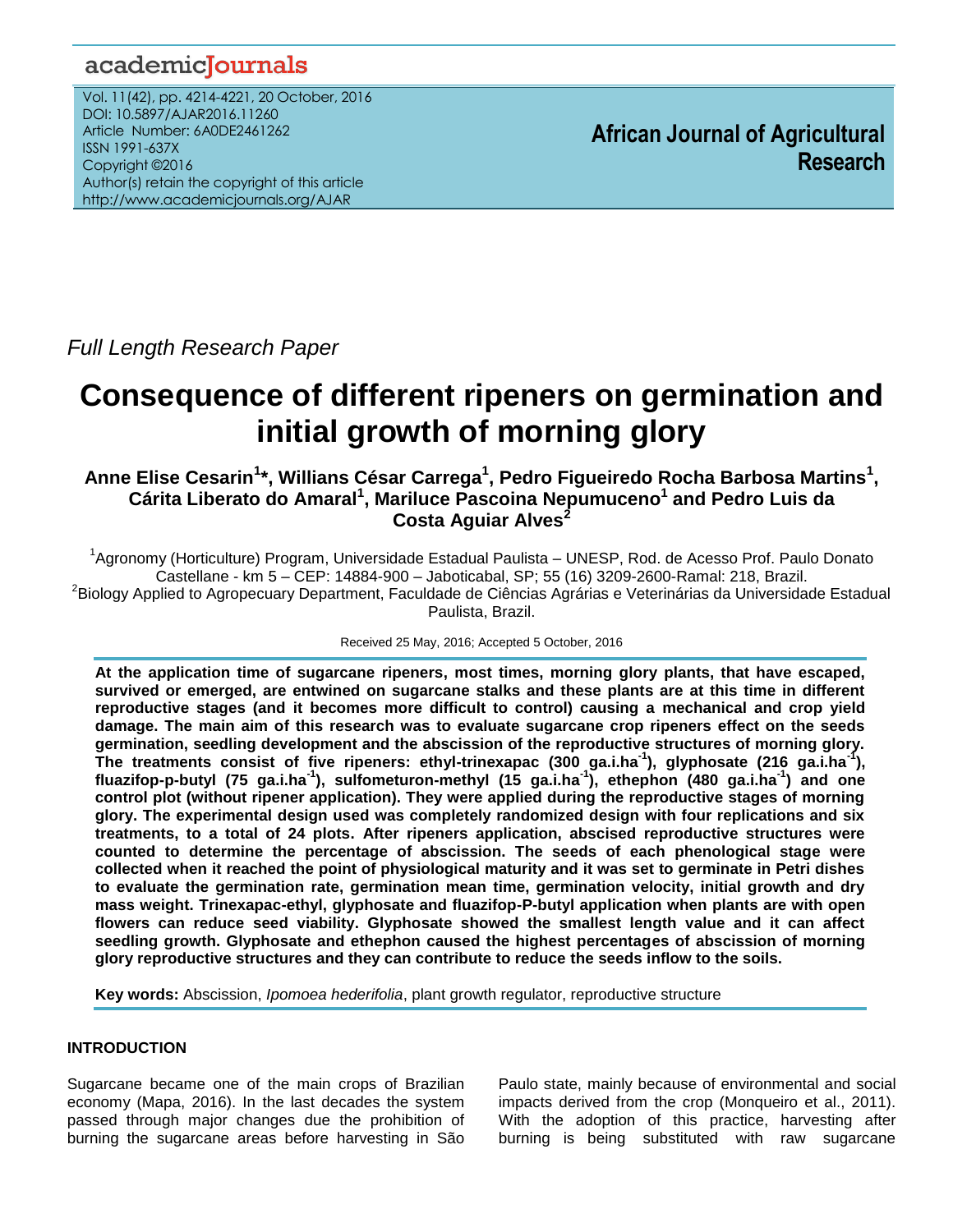**Table 1.** Phenological stages of *Ipomoea hederifolia* submitted to application of different ripeners in the flowering and fruiting period.

| <b>Phenophases</b>            | <b>Stage</b>                  |
|-------------------------------|-------------------------------|
| Beginning of flowering organs | $1^{\circ}$ - G <sub>51</sub> |
| Closed flowers                | $2^{\circ}$ - G <sub>55</sub> |
| Open flowers                  | $3^0 - G65$                   |
| Fruits                        | $4^{\circ}$ - G75             |

harvesting, following progressive legal restrictions. As a consequence, the raw sugarcane system provided important modifications for weeds (Kuva et al., 2011). The remaining straw above the surface that originates from the harvesting process changes the light, temperature and humidity conditions, and these factors favor the development of weeds with voluble stems in those areas, such as the morning glory (Azania et al., 2011).

The morning glory develops at the same time with the biggest sugarcane growth phase, and adult specimens become intertwined in stalks and leaves, hindering the crop development, the agricultural practices and harvesting operations (Azania et al., 2002). Silva et al. (2009) verified that the presence of *Ipomoea hederifolia* during the entire crop cycle of RB855536 sugarcane reduces 46% of its productivity. The same authors also wrote that during harvesting, its fruits and seeds may be found attached to the mother-plant, thus allowing the dissemination of these seeds by the harvester machines to medium and long distances.

After the biggest sugarcane growth phase, the stabilization of its growth and the maturation starts. During this process, the morning glory plants show various flowering fluxes that, usually, coincide with the sugarcane ripener application. Most of these chemicals are used to provide a consistent ripening effect on sugarcane, to suppress flowering (which can reduce sugar content) and to enhance sucrose concentration (Dalley and Richard Jr., 2010). Among traditional products used as sugarcane ripeners that belong to growth inhibitors group or herbicide compounds group are glyphosate, sulfometuron-methyl, ethephon, trinexapac-ethyl, and fluazifop-P-butyl (Leite et al., 2008).

This way, it is expected that ripeners applied on these plants may reduce the fruit production and, consequently, seeds. This abortion induction and or seed reduction may happen depending on the reproductive stage of the plant.New alternatives which egress blockage of viable weed seeds on the ground, eliminating the production

and/or viability of these seeds still on the mother-plant as well as hinder the development of seedlings represent promising implements for weed management.

Given all that has been explained above, the aim of this work is to evaluate the usage of sugarcane ripeners on the seed germination, seedling development andreproductive structures abscission of *I. hederifolia*.

#### **MATERIALS AND METHODS**

The experiment was developed at Universidade Estadual Paulista "Júlio de Mesquita Filho", Jaboticabal Campus, São Paulo State, located at 21°14"05" S, 48°17"09" W coordinate and 615 m altitude. *I. hederifolia* seeds were seeded on raised beds of 50 cm width and 50 cm length.

As soon as the species had reached the four stages (or phenophases) needed for the experiments, five ripeners were applied: ethyl-trinexapac (300 ga.i.ha<sup>-1</sup>), glyphosate (216 ga.i.ha<sup>-1</sup>), fluazifop-p-butyl (75 ga.i.ha-1), sulfometuron-methyl (15 ga.i.ha<sup>-1</sup>) and ethephon (480 ga.i.ha-1 ) on the *I. hederifolia* plants, and a

control plot was left without application.

On *I. hederifolia*, those stages were defined following Bleiholder et al. (1991), through the BBCH-Code scale, which enables one to identify weeds development stages (Table 1). Each stage was marked with different colored ribbon strip, to identify which flowering of fructification stage that branch was on the application day. The experimental design used was completely randomized design with four replications and six treatments, to a total of 24 plots. For each plot, 30 reproductive structures per stage were marked, to a total of 124 reproductive structures per plot.

Ripener application was performed with a CO2 pressurized backpack sprayer equipped with a XR 110.02 nozzle. The equipment was regulated at 2.2 bar pressure applying 200 L.ha<sup>-1</sup> of herbicide mix.

After the ripener application, daily observations were carried out on the number of marked structures on which abscission was carried out in each phenophase during the period between ripener application and seed harvesting, to determine the percentage of structures that suffered abscission. After that, the fruits of each treatment, when they have reached maturation point, were harvested for their seeds (right before the dehiscence).

For the next part of the experiment, the seeds were tested through tetrazolium chloride test for each batch (Brasil, 2009). Seeds were then put to germinate on Petri dishes with filter paper as medium, embedded with 2.5 times the weight of paper on water and arranged on BOD (Biological Oxygen Demand) germination chambers at 27°C temperature. The experiment was conducted on completely randomized design, with four replications and 25 seeds per Petri dish. Daily observations were carried for 15 days after the first seed germinated (radical  $> 2$  mm), counting the number of germinated seeds.

Thereafter, the seeds from each stage were evaluated by the germination test, through analyzing the germination rate, germination velocity index (Maguire, 1962), mean germination time (Labouriau, 1983), length and dry matter of seedlings aerial parts and roots.

The results were analyzed on completely random design on a 6x4 split-plot design (treatments x stage), being the whole-plot A

\*Corresponding author. E-mail: annecesarin@gmail.com.

Author(s) agree that this article remain permanently open access under the terms of th[e Creative Commons Attribution](http://creativecommons.org/licenses/by/4.0/deed.en_US)  [License 4.0 International License](http://creativecommons.org/licenses/by/4.0/deed.en_US)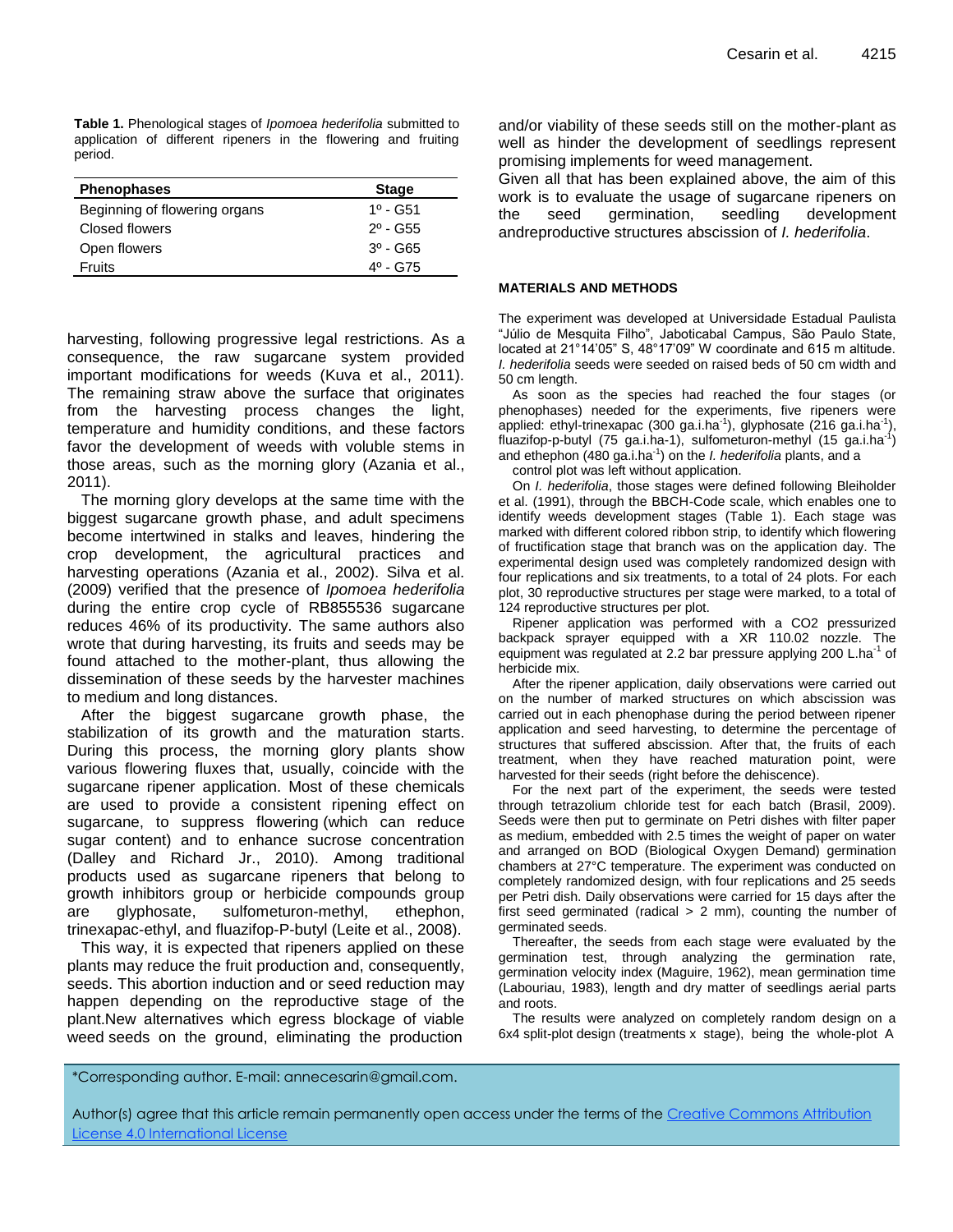| <b>Treatments</b>   | <b>Beginning of flowering organs</b> | <b>Closed flowers</b> | Open flowers       | <b>Fruits</b>       |           |  |  |
|---------------------|--------------------------------------|-----------------------|--------------------|---------------------|-----------|--|--|
|                     |                                      | Abscission (%)        |                    |                     |           |  |  |
| Ethephon            | 70.5 <sup>Aa</sup>                   | $27.1^{Bbc}$          | $21.5^{Bc}$        | 30.7 <sup>Aab</sup> | 139.33**  |  |  |
| Fluazifop-P-butyl   | $10.5^{Bb}$                          | 5.0 <sup>cb</sup>     | $8.2^\text{Cb}$    | 25.3 <sup>ABa</sup> | $22.49**$ |  |  |
| Glyphosate          | $64.5^{Aa}$                          | $42.3^{Ab}$           | $34.0^{Ac}$        | $11.5^{\text{Cd}}$  | 134.47**  |  |  |
| Sulfometuron-methyl | 7.0 <sup>Bb</sup>                    | $7.5^{\text{Cb}}$     | 7.0 <sup>cb</sup>  | 18.3 <sup>BCa</sup> | $8.63**$  |  |  |
| Trinexapac-ethyl    | $11.5^{Bb}$                          | 7.7 <sup>Cb</sup>     | $10.2^{BCb}$       | 25.7 <sup>ABa</sup> | $18.44**$ |  |  |
| Control             | $7.5^{Bab}$                          | $10.0^\text{Ca}$      | $4.0^{\text{Cab}}$ | $2.5^{Db}$          | $3.22*$   |  |  |
| F                   | $244*$                               | 59.74**               | $34.91**$          | 29.54**             |           |  |  |

**Table 2.** Interaction effect between treatments and reproductive stages on abcsission percentage of reproductive stages of morning glory.

Means followed by different letters through Tukey test at 5% probability. Upper-case letters for treatments and lower-case letters for stages. \*\* Significant at 1% probability through F-test. \* Significant at 5% probability trough F-test. F (treatments x stages) = 51.95\*\*; VC (%) plots = 21.02; VC (%)  $split-plots = 19.27$ .

and split-plot B. Results were submitted to analysis of variance and means compared through the Tukey test at 5% probability.

# **RESULTS AND DISCUSSION**

#### **Abscission of reproductive structures**

Analyzing the treatments among each stage, all the applied products provoked increase on abscission percentage when compared to the control plot (Table 2).

The results obtained with glyphosate show a more harmful effect on the beginning of flowering structures, still closed flowers and open flowers, at 57, 32 and 30%, respectively, compared to the control plot. Viator et al (2003) showed increased number of cotton bolls abscised per plant with the increasing of glyphosate rates.

When the fruits were formed, the abscission due to glyphosate application is 9% higher. In this stage, the abscission was very low (35% lower than previous stages).

Ethephon application caused an increase of 63, 17, 28 and 28% on beginning of flowering structures, closed flowers, open flowers and fruits stages, when compared to the control plot. On the remaining treatments (trinexapac-ethyl, Fluazifop-P-butyl and sulfometuronmethyl), the results differ only on the fruit stages, on a 20% higher mean value. Hole and Hardwick [\(1978\)](http://www.ncbi.nlm.nih.gov/pmc/articles/PMC4609533/#B16), Iglesias et al. (2006), Ninot and Romero (2012) reported that ethephon may promote the abscission of different plant organs such as leaves, flowers, and fruits.

Among the stages, it is possible to see the application on the beginning of flowering organs, closed and open flowers promoted the highest abscission rates when glyphosate and ethephon were applied. The application on the fruits, all treatments provided increase on the abscission rates.

The results found for glyphosate and its effects on the abscission rates in the reproductive stages may be explained by the raise of ethylene and the consequential cellulase activity raise on the abscission zones, diminishing the resistance to abscission. That occurs because amino acid and ureid biosynthesis branches into tryptophan, phenylanine and tyrosine synthesis, which is inhibited by glyphosate, or in glycine, serine, cysteine and methionine. When the first branch is inhibited, the second one is more induced. It is possible to find the presence of methionine in it, which is the precursor of ethylene synthesis (Yamada and Castro, 2007).

The abscission of flowering structures; abscission after ethephon application may occur due to auxin transport inhibition caused by ethylene liberation that happens when the product contact the plant tissue. Auxin is produced in the leaves and an auxin gradient from the leaf blade to the stem keeps the petiole abscission zone insensitive to ethylene. The ethylene diminishes the auxin activity for the reduction of its synthesis and transport as well as raise of its destruction (Taiz and Zeiger, 2013). The physiological effect of IAA, in this process, is to reduce the sensibility of the abscission zone to ethylene. On low IAA concentrations, the "active" ethylene, after the application, result in abscission (Bangerth, 2000).

# **Germination percentage**

At the beginning of flowering stages, it can be noted that with or without application, there are no significant differences, however, the germination being lower than in the later stages (Table 3).

Analyzing the stage closed flowers; the ripeners have results similar to the control. On open flowers, the treatments as a whole, caused reduction related to the control plot, of 26%. At fruit stage, the ripeners do not differ among themselves or the control plot.

Germination on the beginning of the flowering structures may have occurred due the dormancy mechanism characteristic of some weed species, e.g. primary dormancy, which, following Viana et al. (2008), is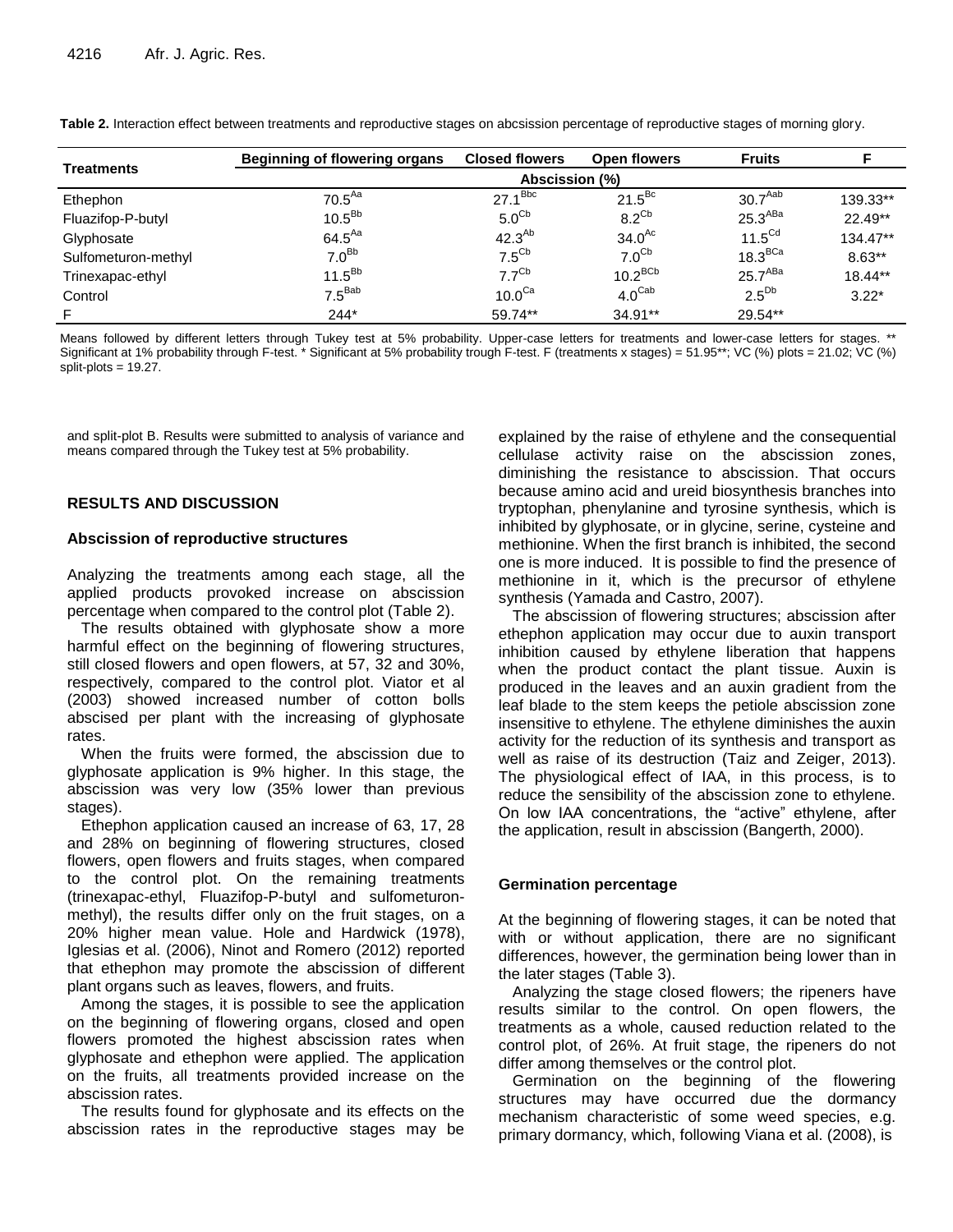|                     |                                      |                       | <b>Closed flowers</b> Open flowers |                    |           |
|---------------------|--------------------------------------|-----------------------|------------------------------------|--------------------|-----------|
| <b>Treatments</b>   | <b>Beginning of flowering organs</b> | Germination (%)       |                                    | <b>Fruits</b>      | F.        |
| Ethephon            | $17.0^{Ac}$                          | $65.0^{ABb}$          | 79.0 <sup>Bab</sup>                | $89.0^{Aa}$        | 45.81**   |
| Fluazifop-P-butyl   | 14.0 <sup>Ac</sup>                   | $62.0^{Bb}$           | $64.0^{Bb}$                        | $86.0^{Aa}$        | 41.56**   |
| Glyphosate          | 7.0 <sup>Ac</sup>                    | $82.0^{Aa}$           | $49.0^{Bb}$                        | $76.0^{Aa}$        | $52.61**$ |
| Sulfometuron-methyl | $16.0^{Ac}$                          | $73.0^{\sf A Bab}$    | $63.0^{Bb}$                        | $82.0^{Aa}$        | 38.31**   |
| Trinexapac-ethyl    | 10.0 <sup>Ac</sup>                   | 74.0 <sup>ABab</sup>  | $62.0^{Bb}$                        | $81.0^{Aa}$        | 46.61**   |
| Control             | $13.0^{Ab}$                          | $78.0$ <sup>ABa</sup> | $86.0^{Aa}$                        | $94.0^{Aa}$        | 62.68**   |
| F                   | $0.65$ <sup>ns</sup>                 | $2.38*$               | $6.40**$                           | 1.98 <sup>ns</sup> |           |

**Table 3**. Interaction effect between treatments and reproductive stages on germination percentage of morning glory seeds.

Means followed by different letters differ through Tukey test at 5% probability. Upper-case letters for treatments and lower-case letters for stages. \*\* Significant at 1% probability trough F-test. \* Significant at 5% probability trough F-test. F (treatments x stages) = 2.20\*\*; VC(%) plots=15.92; VC(%) split-plots=15.84.

**Table 4.** Interaction effect between treatments and reproductive stages upon germination velocity index of morning glory.

| <b>Treatments</b>   | Beginning of flowering organs | <b>Closed flowers</b> | Open flowers        | <b>Fruits</b>      | F         |  |
|---------------------|-------------------------------|-----------------------|---------------------|--------------------|-----------|--|
|                     | Germination velocity index    |                       |                     |                    |           |  |
| Ethephon            | $15.2$ <sup>Abc</sup>         | $18.5^{Aab}$          | 11.8 <sup>BC</sup>  | $20.8^{Aa}$        | $9.02***$ |  |
| Fluazifop-P-butyl   | $11.2^{ABb}$                  | $12.6^{Bb}$           | 13.9 <sup>Bab</sup> | 18.6 <sup>Aa</sup> | $5.96**$  |  |
| Glyphosate          | $5.2^{\text{Cc}}$             | $18.0^{Aa}$           | 10.4 <sup>Bb</sup>  | 16.6 <sup>Aa</sup> | $20.28**$ |  |
| Sulfometuron-methyl | $14.2^{Aab}$                  | 17.0 <sup>ABab</sup>  | $12.4^{Bb}$         | $17.6^{Aa}$        | $3.56*$   |  |
| Trinexapac-ethyl    | $6.1^{BCb}$                   | $17.1^{ABa}$          | 13.0 <sup>Ba</sup>  | 15.8 <sup>Aa</sup> | $14.32**$ |  |
| Control             | $7.1^{BCb}$                   | 17.0 <sup>ABa</sup>   | 19.8 <sup>Aa</sup>  | $21.3^{Aa}$        | 23.98**   |  |
|                     | $9.47**$                      | $2.27^{ns}$           | $5.46**$            | $2.53*$            |           |  |

Means followed by different letters through Tukey test at 5% probability. Upper-case letters for treatments and lower-case letters for stages. \*\* Significant at 1% probability trough F-test. \* Significant at 5% probability trough F-test. F (treatments x stages) = 5.35\*\*; VC (%) plots=22.43; VC (%) split-plots=17.87.

intrinsic of weed seeds, developed while still attached to the mother-plant, remaining after the dispersion. Likewise, dormancy is a perpetuation and defense mechanism, producing seed lots with variation on the germination times (Marcos Filho, 2005).

It is notable that in the fourth stage the mean germination percentage was higher than in the initial stages. Knowing that after the fecundation, seeds grow fast in size and reaches a maximum growth in a short period (Carvalho and Nakagawa, 2012), the usage of cell division inhibitors, which molecules are ready for translocation to the meristem tissues (Shaner et al., 1984) and highly movable to the meristematic areas with high growth rates (Rodrigues, 1995) explain, the efficiency of ripeners on the initial stages of reproductive development.

# **Velocity index**

For the beginning of flowering structures, sulfometuronmethyl and ethephon are the ones that presented the highest values among all treatments, taking a longer time for germination processes (Table 4).

On the closed flowers stage, the ripeners showed results similar to those obtained from the control plot, while the open flowers stage showed mean values higher than the control, as it happened to the germination percentage. The effect of treatments on the fruits stage shows no significant difference.

The germination velocity index was similar to the pattern attained in the germination percentage for every treatment, except for ethephon on the closed flowers stage, being the lowest values for velocity for the also lowest values of germination percentage. On the open flowers stage, the values obtained from ripener application treatments also don"t go over the control plot"s. The vigor level of the seed may affect the plant development and proportionate lower competition capacity of these for light, water and nutrients with neighboring plants. According to Oliveira et al. (2009) the germination velocity test is based on the principle of seeds that have lesser velocity are less vigorous.

#### **Mean germination time**

The effect of treatments on the mean germination time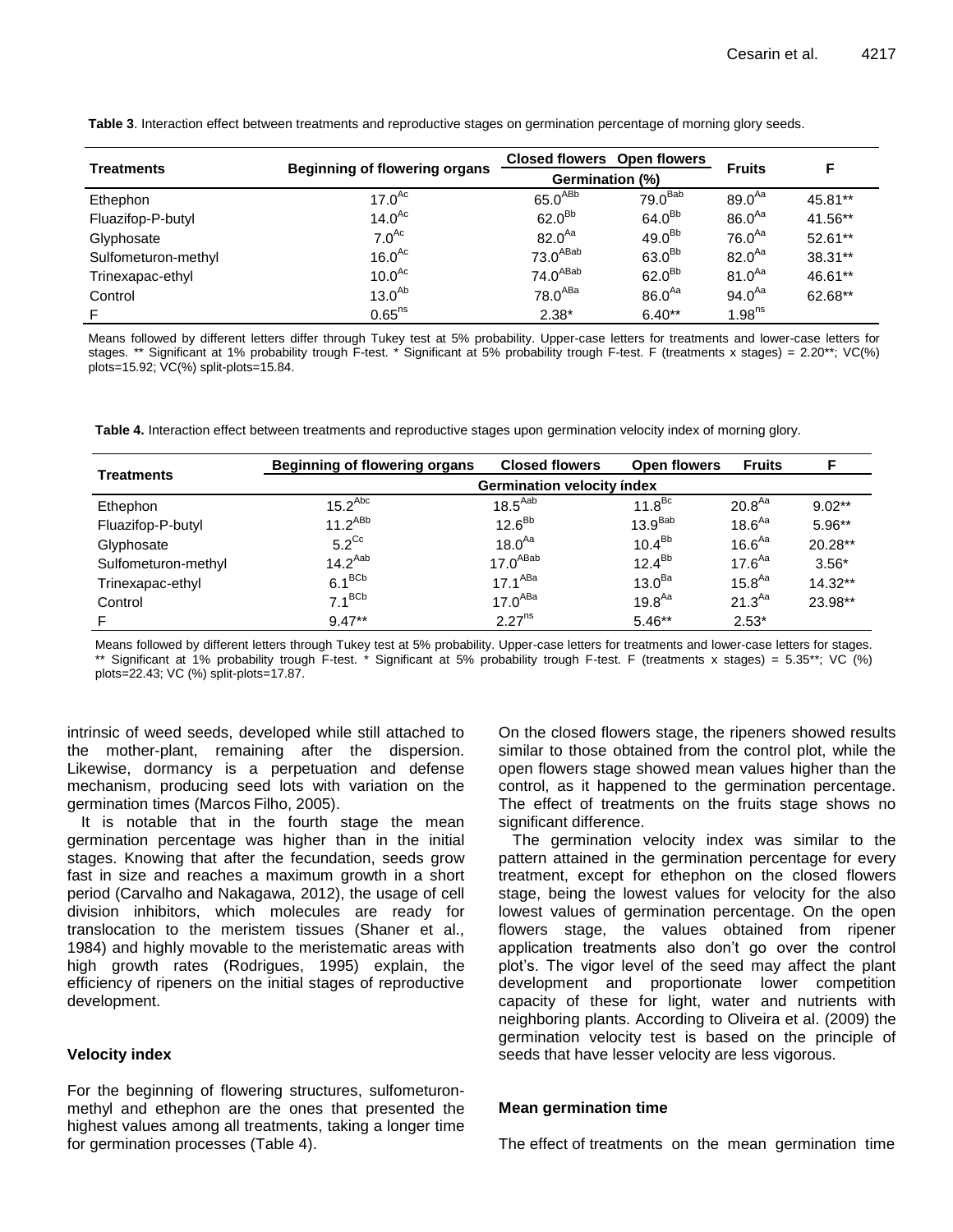| <b>Treatments</b>   | <b>Beginning of flowering organs</b> | <b>Closed flowers</b> | Open flowers         | <b>Fruits</b>        |                    |  |
|---------------------|--------------------------------------|-----------------------|----------------------|----------------------|--------------------|--|
|                     | <b>Mean germination time</b>         |                       |                      |                      |                    |  |
| Ethephon            | $1.5^\text{Ca}$                      | 1.3 <sup>Aa</sup>     | 1.7 <sup>Aa</sup>    | 1.3 <sup>Aa</sup>    | 0.86 <sup>ns</sup> |  |
| Fluazifop-P-butyl   | $1.5^\text{Ca}$                      | 1.4 <sup>Aa</sup>     | 1.6 <sup>Aa</sup>    | 1.6 <sup>Aa</sup>    | 0.20 <sup>ns</sup> |  |
| Glyphosate          | $2.2^{BCa}$                          | $1.4^{Ab}$            | 1.7 <sup>Aa</sup>    | 1 $7^{Aa}$           | 1.93 <sup>ns</sup> |  |
| Sulfometuron-methyl | $1.4^\text{Ca}$                      | 1.4 <sup>Aa</sup>     | $2.2^{Aa}$           | 1.5 <sup>Aa</sup>    | 2.56 <sup>ns</sup> |  |
| Trinexapac-ethyl    | $3.1^{Aab}$                          | $1.3^{Ab}$            | $1.6^{Ab}$           | 2.0 <sup>Ab</sup>    | $10.87**$          |  |
| Control             | 3.6 <sup>Aa</sup>                    | 1.7 <sup>Ab</sup>     | $1.3^{Ab}$           | 1.2 <sup>Aa</sup>    | 23.03**            |  |
|                     | $15.20**$                            | 0.54 <sup>ns</sup>    | $1.51$ <sup>ns</sup> | $1.35$ <sup>ns</sup> |                    |  |

**Table 5.** Interaction effect between treatments and reproductive stages upon mean germination time (days) of morning glory.

Means followed by different letters through Tukey test at 5% probability. Upper-case letters for treatments and lower-case letters for stages. \*\* Significant at 1% probability trough F-test. \* Significant at 5% probability trough F-test. F (treatments x stages)= 5.15\*\*; VC (%) plots= 29.0; VC (%) split-plots= 27.0.

**Table 6.** Interaction effect between treatments and stages upon the aerial parts length (mm) of morning glory seedlings.

| <b>Treatments</b>   | <b>Beginning of flowering organs</b> | <b>Closed flowers</b> | Open flowers     | <b>Fruits</b>       |           |  |
|---------------------|--------------------------------------|-----------------------|------------------|---------------------|-----------|--|
|                     | Aerial parts length (mm)             |                       |                  |                     |           |  |
| Ethephon            | $43.5^{\text{Cc}}$                   | 45.9 <sup>Abc</sup>   | $69.1^{Ba}$      | $52.2^{ABb}$        | $36.74**$ |  |
| Fluazifop-P-butyl   | $49.7^{BCb}$                         | $48.5^{Ab}$           | $82.1^{Aa}$      | $43.1^\text{Cb}$    | 86.77**   |  |
| Glyphosate          | $48.6^{BCa}$                         | 34.8 <sup>Bb</sup>    | $49.5^\text{Ca}$ | 44.9 <sup>BCa</sup> | $12.46**$ |  |
| Sulfometuron-methyl | $54.5^{ABbc}$                        | $49.3^{Ac}$           | $89.9^{Aa}$      | 57.8 $^{Ab}$        | 93.05**   |  |
| Trinexapac-ethyl    | $59.8^{Ab}$                          | $47.7^{Ac}$           | $72.9^{Ba}$      | $47.7^{BCc}$        | 39.98**   |  |
| Control             | $48.5^{BCb}$                         | 45.7 <sup>Ab</sup>    | $65.6^{Ba}$      | $45.6^{BCb}$        | $25.54**$ |  |
|                     | $8.72***$                            | $7.71***$             | 52.97**          | $8.25***$           |           |  |

Means followed by different letters through Tukey test at 5% probability. Upper-case letters for treatments and lower-case letters for stages. \*\* Significant at 1% probability trough F-test. \* Significant at 5% probability trough F-test. F (treatments x stages) = 12.24\*\*; VC (%) plots = 10.3; VC  $(\%)$  split-plots = 9.95.

shows no significant difference, except in the beginning of the flowering structures stage there is difference for glyphosate, Fluazifop-P-butyl, sulfometuron-methyl e ethephon, which exhibit the lowest time to germination (Table 5). The comparison among the stages regarding the treatments show the beginning of flowering structures stages has a slower germination than the other treatments.

#### **Aerial parts and root length**

The interaction results between stages and treatments upon the aerial parts length are on Table 6. Glyphosate treatment showed the lowest length when applied on closed and open flowers, with a 24% variation, when it was compared to control.

It is valid to point that for trinexapac-ethyl, fluazifop-Pbutyl and sulfumeturon-methyl, these treatments added to the increase to in length, in some stages. Trinexapacethyl increases 9.0% when applied in the beginning of flowering structures while fluazifop-P-butyl and sulfumeturon-methyl increased 25 and 37% in the open flowers. These treatments did not showed significant differences on the others stage compared to the control plot. For ethephon treatment, in all stages, the results were similar to the control plot results.

Table 7 revealed the interaction results between treatment and stages for root length. Glyphosate shows lower results for every stage applied than any other. When set against the control plot, the reductions are of 68, 10, 80 and 87%, for each of the treatments, respectively.

Trinexapac-ethyl treatment, when compared to the control plot, shows reduction of 18% (beginning of flowering structures) and 22% (fruit). However, when in the closed flowers, the root length was 67% higher.

As for the effect of fluazifop-p-buthyl on the length, it is noted that, when applied in the beginning on flowering structures and open flowers, there were 39 and 16% lower than the control plot. Yet, when applied on the closed flowers, the length was 77% higher. The results from sulfometuron-methyl and ethephon were similar to the control.

During the root length evaluation (third and fourth stages), the seedlings from glyphosate application did not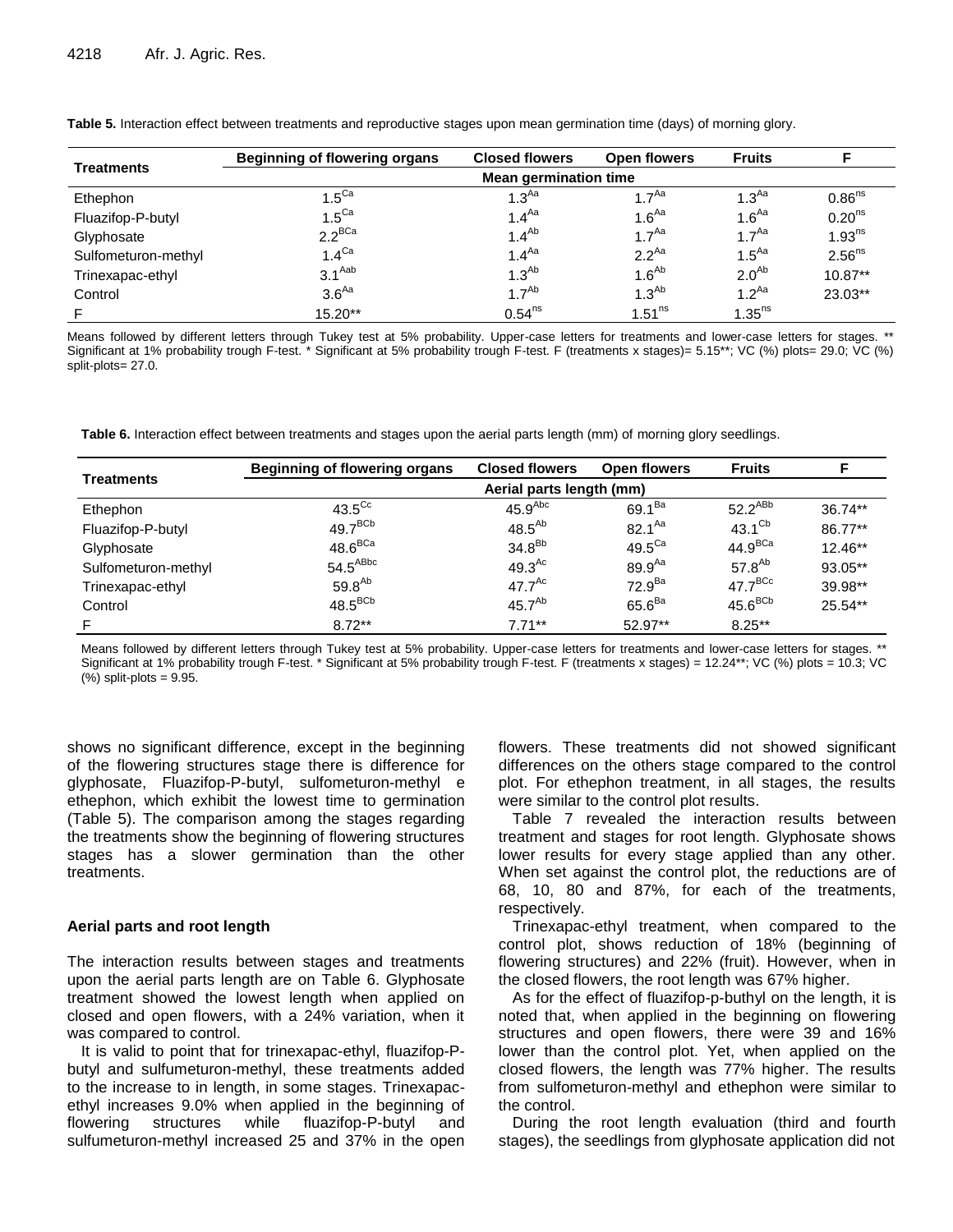| Treatments          | Beginning of flowering organs | <b>Closed flowers</b> | Open flowers        | <b>Fruits</b>       |           |  |  |
|---------------------|-------------------------------|-----------------------|---------------------|---------------------|-----------|--|--|
|                     |                               | Root length (mm)      |                     |                     |           |  |  |
| Ethephon            | $37.3^{\text{CDb}}$           | $28.9^{BCC}$          | $46.4^{ABa}$        | 36.3 <sup>ABB</sup> | $14.31**$ |  |  |
| Fluazifop-P-butyl   | $31.2^{Db}$                   | 36.7 <sup>ABab</sup>  | 43.0 <sup>Ba</sup>  | $35.1^{ABb}$        | $6.70**$  |  |  |
| Glyphosate          | 16.4 <sup>Eab</sup>           | 18.7 <sup>Da</sup>    | $10.3^{\text{Cbc}}$ | $5.4^{\text{Cc}}$   | $10.06**$ |  |  |
| Sulfometuron-methyl | 47.3 <sup>Aba</sup>           | $37.5^{Ab}$           | $42.5^{Bab}$        | 30.3 <sup>BC</sup>  | 14.65**   |  |  |
| Trinexapac-ethyl    | $41.8$ <sup>BCa</sup>         | 34.6 <sup>ABb</sup>   | $45.3^{ABa}$        | $33.4^{Bb}$         | $9.04***$ |  |  |
| Control             | 50.9 <sup>Aa</sup>            | $20.7^{\text{CDc}}$   | $51.3^{Aa}$         | $42.9^{Ab}$         | 57.55**   |  |  |
| F                   | $37.39**$                     | $16.18**$             | $52.90**$           | 40.67**             |           |  |  |

**Table 7.** Interaction effect between treatments and stages upon the root length (mm) of morning glory seedlings.

Means followed by different letters through Tukey test at 5% probability. Upper-case letters for treatments and lower-case letters for stages. \*\* Significant at 1% probability trough F-test. \* Significant at 5% probability trough F-test. F (treatments x stages) = 13.86\*\*; VC (%) plots= 19.84; VC (%) split-plots= 15.87.

**Table 8.** Interaction effect between treatments and stages of the aerial parts dry matter content (g) of morning glory seedlings.

| <b>Ripener</b>      | <b>Beginning of</b><br>flowering organs | <b>Closed flowers</b> | Open flowers       | <b>Fruits</b> |           |  |  |
|---------------------|-----------------------------------------|-----------------------|--------------------|---------------|-----------|--|--|
|                     | Aerial parts dry matter (g)             |                       |                    |               |           |  |  |
| Ethephon            | $0.07^{BCb}$                            | $0.12$ <sup>Ca</sup>  | $0.14^{Aa}$        | $0.13^{Ab}$   | $35.73**$ |  |  |
| Fluazifop-P-butyl   | $0.09$ <sup>ABbc</sup>                  | $0.13^{BCa}$          | $0.07^{Bc}$        | $0.11^{Ab}$   | $9.61***$ |  |  |
| Glyphosate          | $0.10^{Ab}$                             | $0.16^{ABa}$          | $0.11^{ABb}$       | $0.12^{Ab}$   | $8.29**$  |  |  |
| Sulfometuron-methyl | 0.04 <sup>CC</sup>                      | $0.12$ <sup>Ca</sup>  | 0.08 <sup>Bb</sup> | $0.09^{Ab}$   | $15.43**$ |  |  |
| Trinexapac-ethyl    | $0.07^{BCC}$                            | $0.17^{Aa}$           | 0.07 <sup>BC</sup> | $0.12^{Ab}$   | $35.73**$ |  |  |
| Control             | 0.06 <sup>CC</sup>                      | $0.10^{\text{Cbc}}$   | $0.15^{Aa}$        | $0.12^{Ab}$   | $19.46**$ |  |  |
| F.                  | $8.04***$                               | $10.57**$             | 20.69**            | $3.42**$      |           |  |  |

Means followed by different letters through Tukey test at 5% probability. Upper-case letters for treatments and lower-case letters for stages. \*\* Significant at 1% probability through F-test. \* Significant at 5% probability trough F-test. F (treatments x stages)= 8.93\*\*;VC (%) plots= 19.21; VC (%) split-plots= 21.28.

show primary root development and didn't emit secondary roots either. Pline et al. (2001) reported that 30% of absorbed glyphosate may be retained in the reproductive tissues. Viator et al. (2003) reported that squares and bolls of resistant cotton retained 0.2 to 3.7% of the applied glyphosate. Funguetto et al. (2004) presented results alike, studying the glyphosate effects on non GMO soy plants, which had reduction in the root structures due the inhibition of primary roots and the secondary roots emission, being the hypocotyls proportionally bigger than the primary root, characterizing an anomaly.

The limitation on the root length may be explained by the diminishing of IAA production during the seedling development. As the translocation of glyphosate through the plant occurs through symplastic way, the application of agrochemicals on source organs (mature leaves) enable the translocation of said product to sink organs (growing organs) on the rest of the plant, simultaneously to the photoassimilates (Peterson et al., 1978; Caseley and Coupland, 1985; Franz et al., 1997), and so, glyphosate would be translocated to the forming seeds in the mother-plant, and by accumulating on the seeds, may

cause the inhibition of IAA hormone (indoleacetic acid auxin) during the plant development. The IAA, hormone produced on the tip regions of a plant (roots and stem), is a substance related to the growth regulation, derived from triptofan through many phases, and, also, independent of triptofan, as does its precursor the indol-3-glycerol phosphate, which depends on chorismate for its formation. Glyphosate inhibits the synthesis of chorismate as well as triptofan synthesis (Yamada and Castro, 2007).

# **Aerial parts and roots dry matter content**

On Table 8 are the interaction results between treatments and stages upon aerial parts dry matter. For all treatments, in fruits stage, the results did not differ from control plot. When flowers were open, the dry matter content for all treatments, except for ethephon, decreased around 25% (glyphosate) and 50% (fluazifop-P-butyl, sulfometuron-methyl and trinexapac-ethyl).

In the beginning of the flower structures and in the closed flowers ethephon and sulfometuron-methyl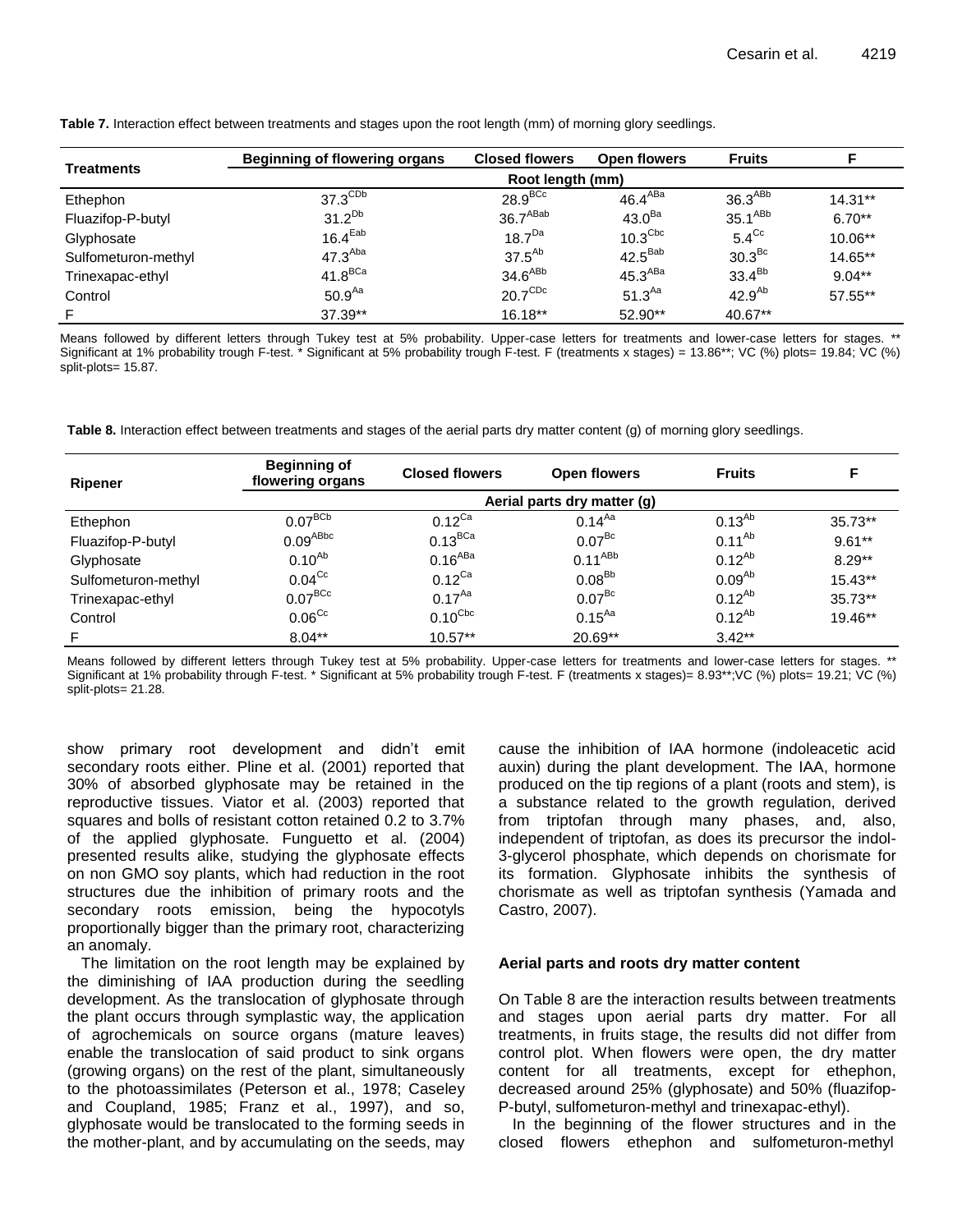| <b>Ripener</b>      | <b>Beginning of flowering organs</b> | <b>Closed flowers</b> | Open flowers       | <b>Fruits</b> |           |
|---------------------|--------------------------------------|-----------------------|--------------------|---------------|-----------|
|                     | Roots dry matter (g)                 |                       |                    |               |           |
| Ethephon            | 0.03 <sup>Ba</sup>                   | 0.05 <sup>ABa</sup>   | $0.02^{BCb}$       | $0.02^{Ab}$   | $12.80**$ |
| Fluazifop-P-butyl   | $0.05^{Aa}$                          | $0.07^{Aa}$           | $0.05^{Aa}$        | $0.02^{Ab}$   | $20.80**$ |
| Glyphosate          | $0.01^\text{Cc}$                     | $0.07^{Aa}$           | $0.02^{BCb}$       | $0.01^{Ac}$   | $40.40**$ |
| Sulfometuron-methyl | $0.02^{Bb}$                          | $0.04^{Ba}$           | $0.03^{BCb}$       | $0.02^{Ab}$   | $7.53**$  |
| Trinexapac-ethyl    | 0.03 <sup>Bb</sup>                   | 0.06 <sup>ABA</sup>   | 0.01 <sup>Cb</sup> | $0.03^{Ab}$   | $19.00**$ |
| Control             | $0.01^\text{Cc}$                     | 0.05 <sup>ABA</sup>   | $0.04^{ABab}$      | $0.02^{Abc}$  | $14.51**$ |
| F                   | $13.40**$                            | $4.34***$             | $10.73**$          | $1.59**$      |           |

**Table 9**. Interaction effect between treatments and stages upon the roots dry matter content (g) of morningglory seedlings.

Means followed by different letters differ trough Tukey test at 5% probability. Upper-case letters for treatments and lower-case letters for stages. \*\* Significant at 1% probability trough F-test. \* Significant at 5% probability trough F-test. F (treatments x stages)= 5.85\*\*; VC (%) plots= 33.95; VC (%) split-plots= 35.76.

treatments showed the same results to control plot. As for glyphosate and fluazifop-P-butyl, it increases the mass when applied to the beginning of the flower structures (about 58%) and in closed flowers, where both accumulated 60% (glyphosate) and 30% (fluazifop-Pbutyl) more than the control.

Trinexapac-ethyl, in the beginning of the flower structures, did not differ from control plot, while in the closed flowers, it accumulated 70% more dry matter content than control plot.

Table 9 shows the interaction results between treatments and stages of roots dry matter. For the fruit stage, as it happened in the aerial parts dry matter content, no results were different. In the beginning of the flowering stages, trinexapac-ethyl, fluazifop-P-butyl, sulfumeturon-methyl and etephon have more dry matter than the control. Fluazifop-P-butyl is the treatment that most increased this parameter.

The application of these ripeners on the closed and open flowers have similar results to the control plot, except to trinexapac-ethyl treatment, on the open flowers application, that provided the least dry matter accumulation between the treatments, 75% lower than control. The glyphosate results were similar to the control in all stages.

The difference between the results of dry matter may be related to the product accumulation in the seeds when it receives the photoassimilates upon the seed formation stage, and, though, the malformation of these during the development of the mother-plant, causing negative effects on the seed quality. It is also important to highlight that the application of the products was before the fruits reached the physiological maturity; therefore, the photoassimilate transport was not finished (Carvalho and Nakagawa, 2012).

The data found for the ripeners' applications on the reproductive stage indicate that those ripeners may affect the initial development of the seedlings which originated from the mother-plant, and, hence, provide lesser competition characteristics for light, water and nutrients

with the desirable crop. Besides, in having reduced fruit and seed production, as well as increasing the abscission of reproductive structures diminishes the weeds seed bank resupplying.

# **Conclusion**

Glyphosate (216 g a.e ha<sup>-1</sup>) and ethephon (480 g a.i ha<sup>-1</sup>) may reduce the egress of *I. hederifolia* to the ground. Trinexapac-ethyl (300 g a.i.ha<sup>-1</sup>), glyphosate (216 g a.e ha<sup>-1</sup>) and fluazifop-P-butyl (75 g a.i.ha<sup>-1</sup>) applied when flowers are open, reduced the seeds viability.

The application of glyphosate (216 g a.e ha<sup>-1</sup>) during the reproductive stages of *Ipomoea hederifolia* may affect the seedlings development.

# **Conflict of Interests**

The author(s) have not declared any conflict of interests.

# **ACKNOWLEDGEMENTS**

The authors are grateful to CAPES for financing this Project and to CNPq for the concession of research funding for Alves.

# **REFERENCES**

- Azania CAM, Hirata ACS, Azania AAPM (2011). Technical Bulletin: Biology and chemical management of morninglory in sugarcane. IAC (Technical Bulletin IAC 209).
- Azania AAPM, Azania CAM, Gravena R, Pavani MCMD, Pitelli RA (2002). Sugar cane (Saccharum spp.) straw interference in emergence of weed species of the convolvulaceae family. Planta Daninha 20(2):207-212.
- Bangerth F (2000). Abscission and thinning of young fruit and their regulation by plant hormones and bioregulators. Plant Growth Regulation 31(1):43-59.
- Bleiholder H, Kirfel H, Langeluddeke P, Stauss R (1991). A uniform